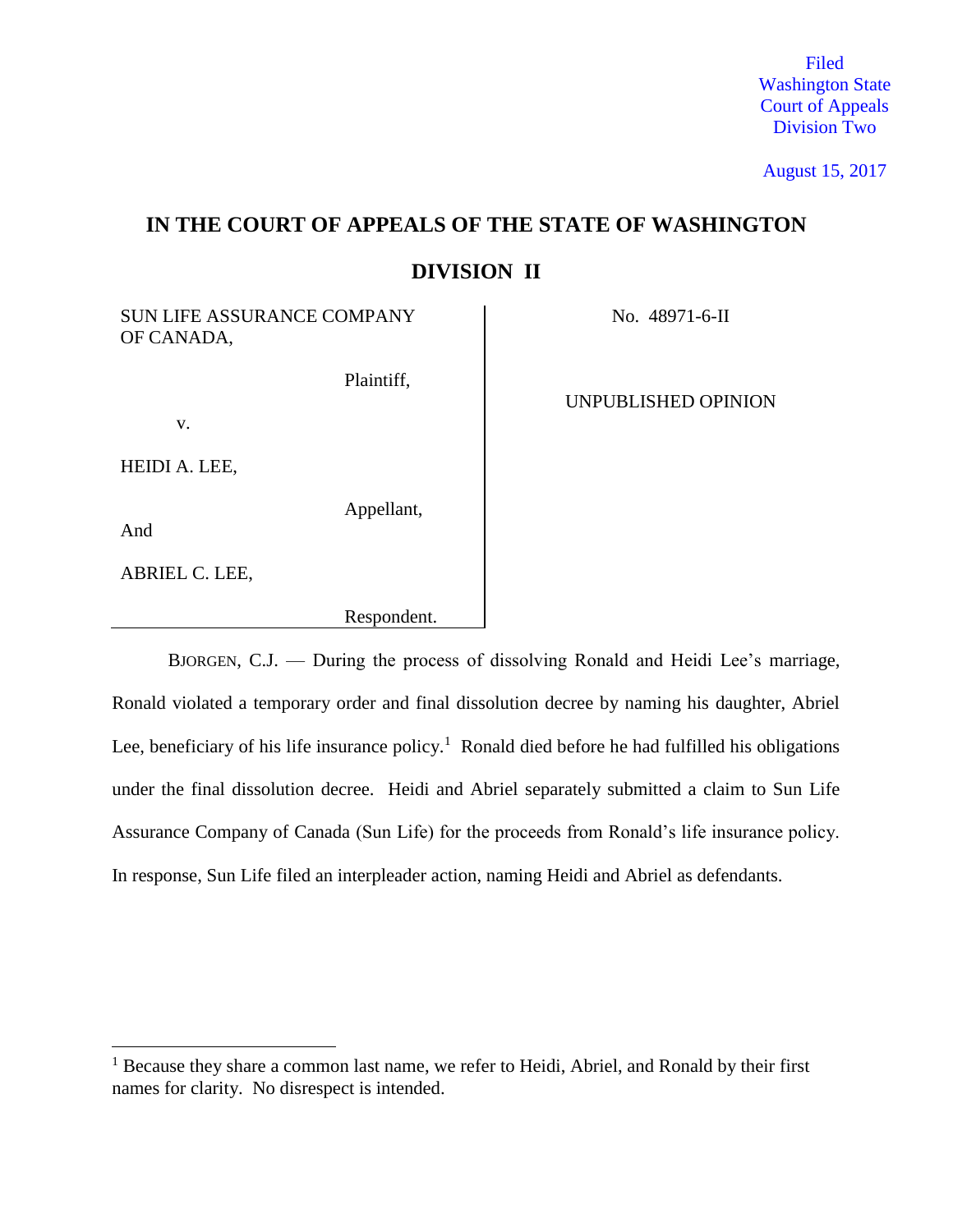Abriel offered twice to settle with Heidi early in litigation, believing the dissolution court's<sup>2</sup> intent was only that Ronald name Heidi as his life insurance beneficiary to ensure that Heidi was paid the maintenance and a judgment awarded to her in the final dissolution decree. Heidi rejected the settlement offers, contending that the dissolution court's intent was for her to receive the entire life insurance policy. Heidi also argued that equity, particularly under an unclean hands theory, required that she receive the entire amount of the proceeds because of Ronald's purposeful conduct in violating the temporary order and final dissolution decree.

The trial court granted summary judgment in favor of Abriel, finding that Heidi was only entitled to what Ronald still owed her under the judgment awarded in the final dissolution decree. It also sanctioned Heidi and awarded attorney fees under Jefferson County Local Rule (JCLR) 7.8, ruling that continuing litigation was frivolous from the point that Abriel first offered to settle with Heidi.

Heidi appeals these rulings, arguing that the trial court (1) erred in interpreting the dissolution decree and (2) abused its discretion (a) in making an equitable determination that Ronald's violation of the temporary order and final dissolution decree did not entitle Heidi to the entire life insurance proceeds, (b) in sanctioning Heidi for frivolous litigation and awarding attorney fees to Abriel, (c) in admitting a letter from Ronald, and (d) in admitting documentation evidencing Abriel's two settlement offers. Abriel requests attorney fees on appeal under RAP 18.1 and JCLR 7.8.

We hold that the trial court properly interpreted the dissolution decree and that no abuse of discretion occurred in its equity determination. We also hold that the trial court abused its

<sup>&</sup>lt;sup>2</sup> We use "dissolution court" to refer to the dissolution proceedings and "trial court" to refer to the interpleader proceedings.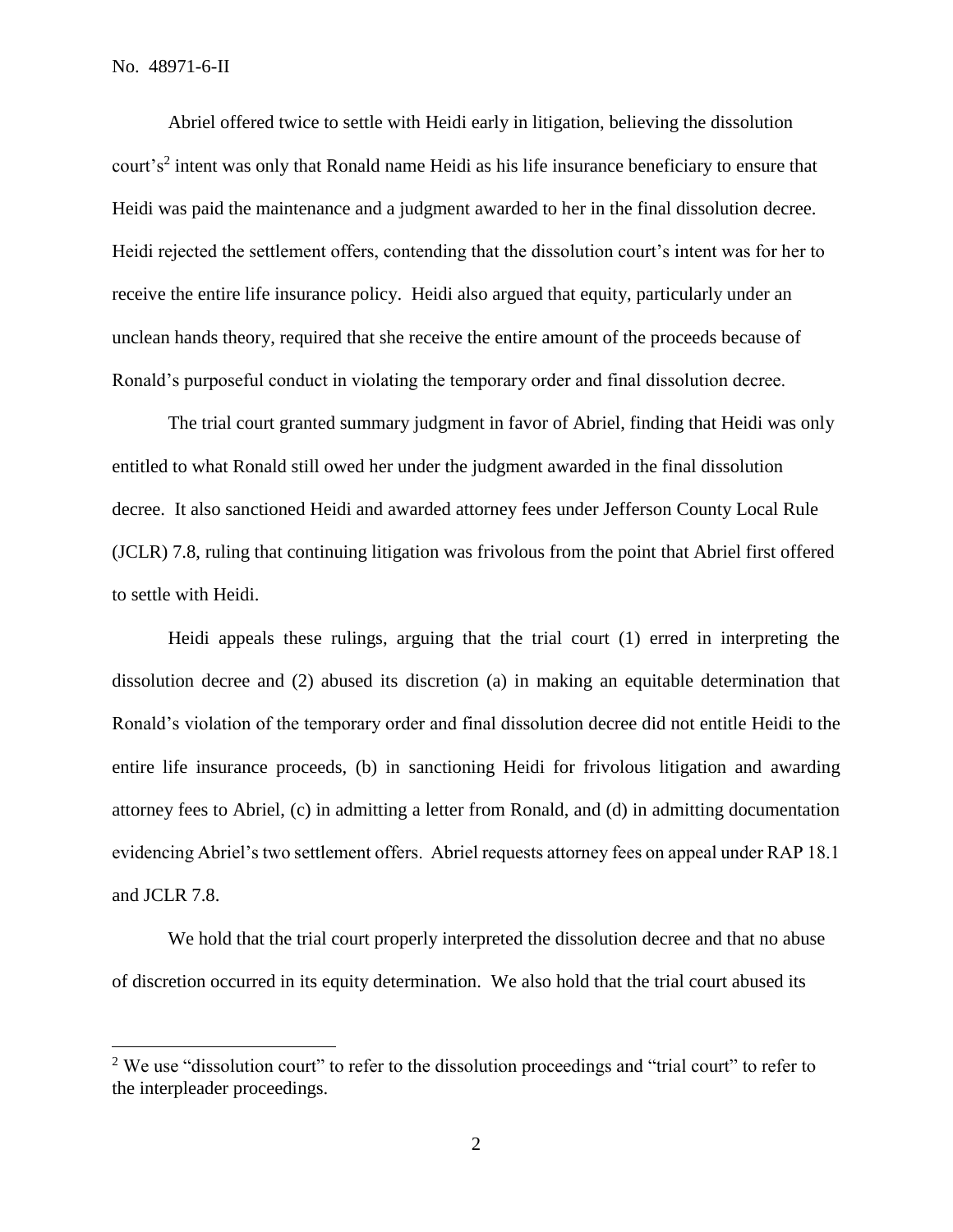discretion by awarding attorney fees to Abriel for Heidi's frivolous litigation under JCLR 7.8.

Given our holdings and reasoning in this opinion, we do not address the propriety of the trial

court's evidentiary rulings. Finally, we deny Abriel's request for attorney fees on appeal.

Accordingly, we affirm in part and reverse in part.

# FACTS

Ronald and Heidi were married from 2001 to 2011. In March 2011, Heidi petitioned for

dissolution of their marriage. A temporary dissolution order was entered, which stated in part:

Both parties are restrained and enjoined from assigning, transferring, borrowing, lapsing, surrendering or changing entitlement of any insurance policies of either or both parties whether medical, health, life or auto insurance.

Clerk's Papers (CP) at 178-79. At the time the temporary dissolution order was entered, Ronald possessed a life insurance policy through Sun Life totaling \$150,000, which named Heidi as beneficiary. In September 2013, while the temporary dissolution order was still in effect, Ronald designated his daughter, Abriel, as the sole beneficiary of his life insurance policy.

In March 2014, Heidi and Ronald proceeded to a dissolution trial in superior court. Heidi contended that Ronald should pay her \$2,000 a month spousal maintenance because of their different incomes and a sum that restored her financial position to when they were first married. After arguing for these obligations, Heidi's counsel proposed the following disposition of Ronald's life insurance policy:

Finally, in [Ronald's] financial declaration he referenced a life insurance policy.... We would ask that given the state of his health that he continue to  $-$  as long as he has a spousal maintenance obligation, as long as he still is paying on any judgment awarded [Heidi] that he continue to maintain that life insurance policy and continue to name [Heidi] as the beneficiary.

CP at 195.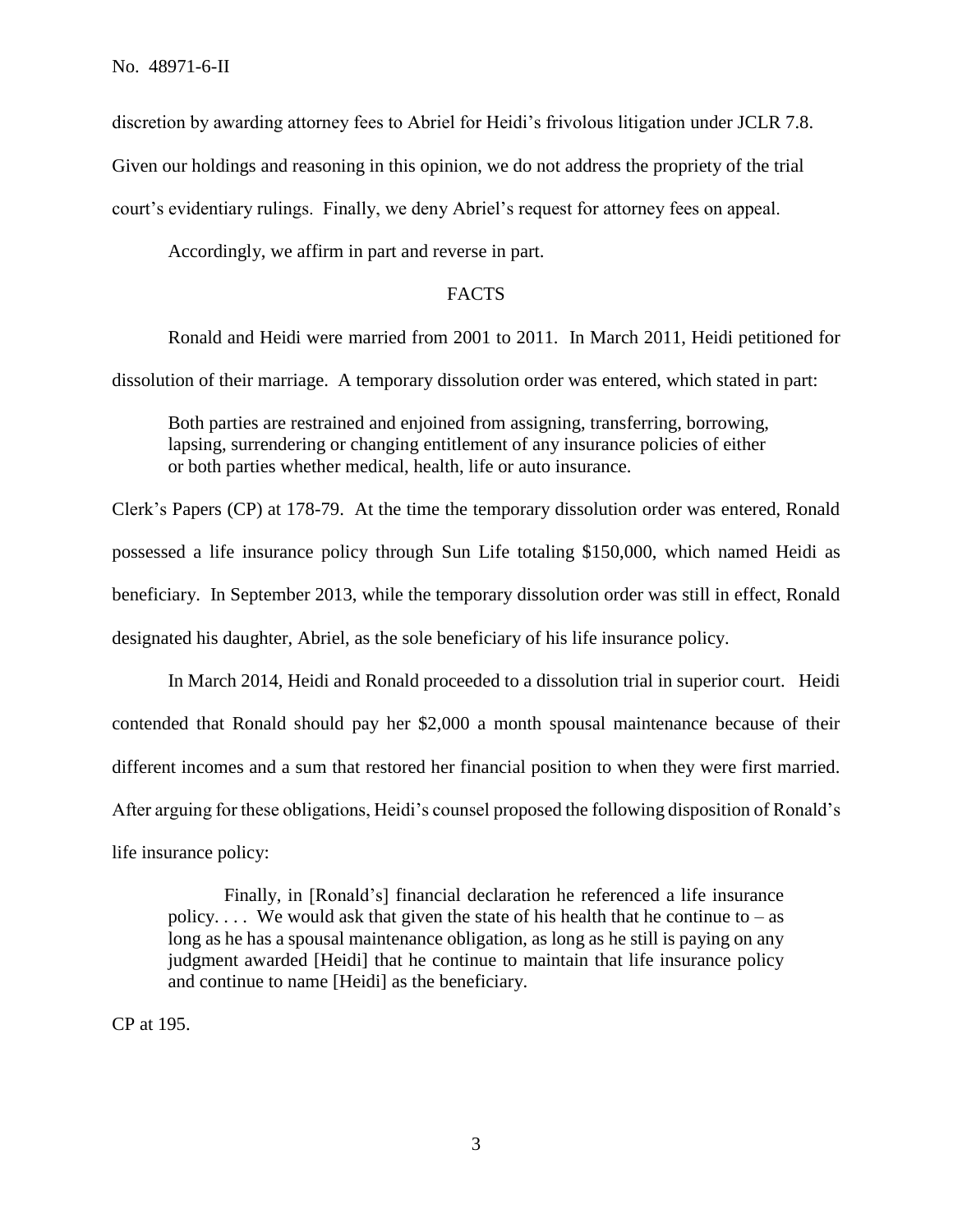After Ronald's attorney gave closing argument, the court extensively outlined Ronald and

Heidi's financial obligations and property assets and predominantly agreed with Heidi's position,

awarding her a \$35,384 judgment and \$2,000 a month in maintenance for eight months. After

making these determinations, the court ruled on the life insurance policy issue:

And [Heidi's attorney] asked that [Ronald] continue to have the life insurance on his life until the loan – until the judgment and the maintenance is paid, and I'll order that too given his health situation.

CP at 222.

Following the oral ruling, the court entered a written final dissolution decree on April 9,

2014, with the following pertinent provisions:

## I. JUDGMENT SUMMARIES

# 3.7 MAINTENANCE

. . . .

. . . .

Other: The husband shall continue to name the wife as the beneficiary on his life insurance policy to secure future payment of both his spousal maintenance obligation and the judgment entered herein.

. . . .

. . . .

## III. DECREE

# 3.15 OTHER

The husband shall continue to name the wife as the beneficiary of his life insurance policy until both his spousal maintenance obligation terminates and the judgment is paid in full.

CP at 91-92, 94. Ronald signed the decree despite having already changed the beneficiary of his

life insurance policy to Abriel.

On April 16, 2015, Ronald died. Although he had paid all his spousal maintenance

obligations, Ronald still owed \$32,384 plus interest on the judgment.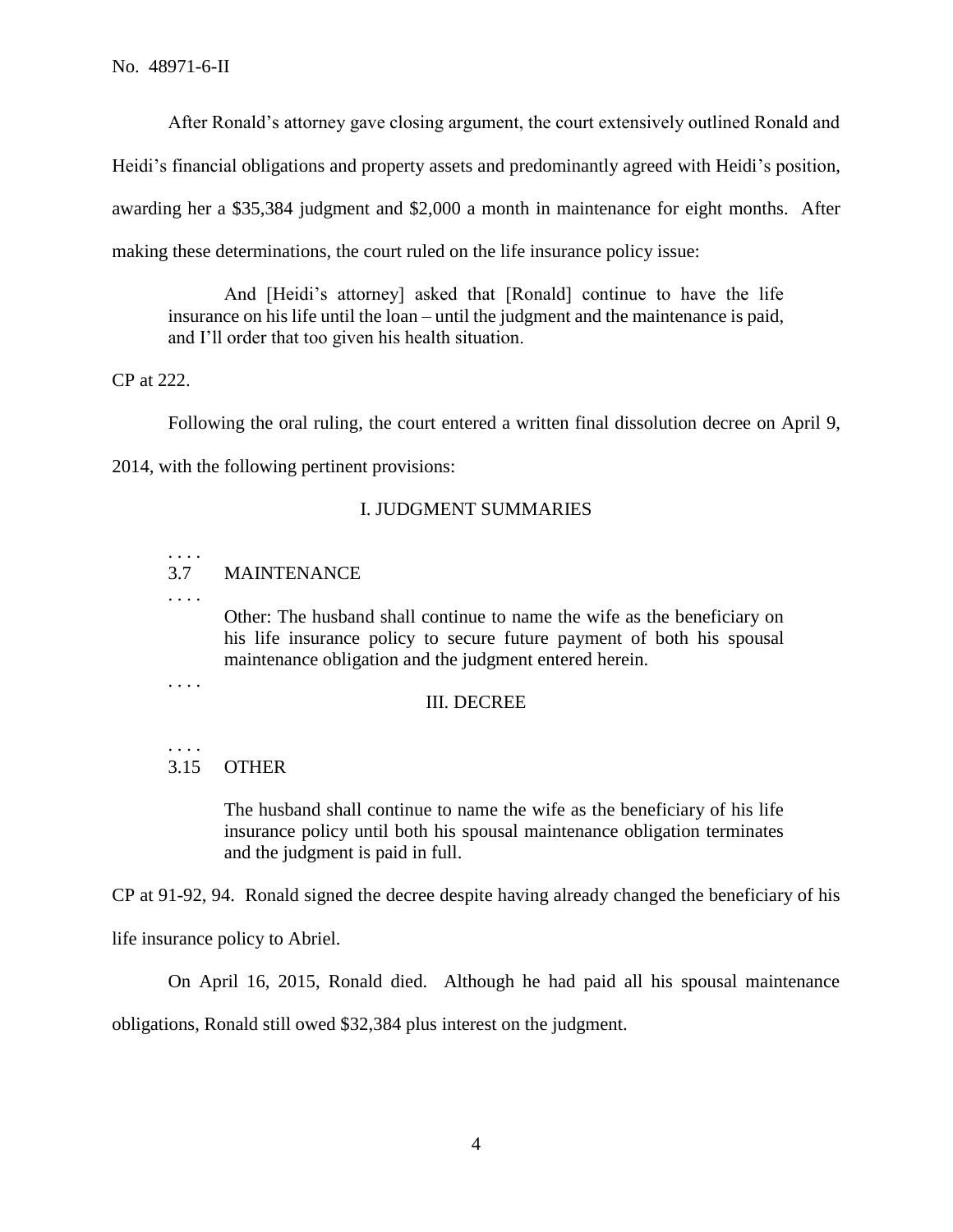On June 11 and 21, 2015, Heidi and Abriel, respectively, submitted a claim to Sun Life for the entirety of the payout under Ronald's life insurance policy. Because of the competing claims, Sun Life filed an interpleader complaint on July 27, naming Heidi and Abriel as defendants. Sun Life, Heidi, and Abriel jointly stipulated to release Sun Life from the case after it deposited the contested \$150,000 life insurance benefit into the superior court's account.

On August 24, 2015, Heidi responded to the interpleader complaint, asserting a cross claim against Abriel for a declaratory judgment that Heidi was entitled to the entire \$150,000 life insurance benefit. On September 10, Abriel sent a letter to Heidi offering to resolve Heidi's claim against Ronald's insurance policy for the amount still owed Heidi under the final dissolution decree. Heidi declined that offer.

On October 19, 2015, Abriel responded to the interpleader complaint and Heidi's cross claim for declaratory judgment, arguing that Heidi was entitled to \$32,384 plus interest according to Ronald's obligation under the final dissolution decree, but that the remaining proceeds belonged to Abriel. Attached to Abriel's response was a typed, unsigned letter purported to be from Ronald. In the letter, Ronald directs Abriel, among other things, to pay Heidi what she is still owed under the final dissolution decree. In early November, Abriel offered to settle the case for \$45,000, exceeding the amount still owed under the final dissolution decree. Heidi also rejected this offer.

On January 8, 2016, Heidi moved for summary judgment. She argued that she was entitled to all the life insurance proceeds because (1) Ronald violated the March 2011 temporary dissolution order by changing the beneficiary from Heidi to Abriel and (2) Ronald violated the April 2014 final dissolution decree when he signed it because he had not named Heidi as the beneficiary of his life insurance policy. Heidi also asked the court for an award of attorney fees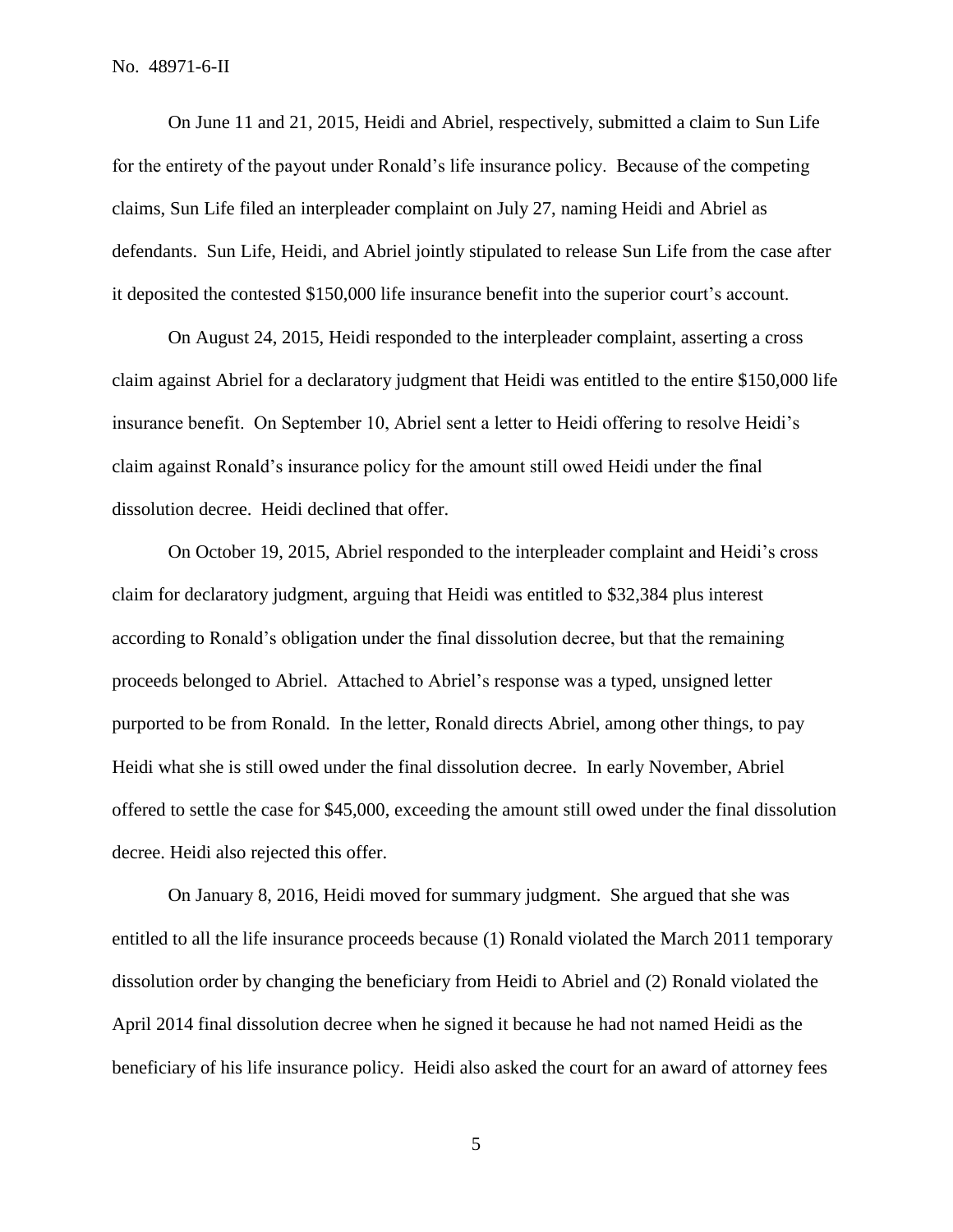from Abriel "for being forced to file an action to collect on [Ronald]'s outstanding financial obligations to her." CP at 168.

Abriel submitted opposing argument, along with documentation related to the September and November settlement offers and Ronald's letter. Abriel also moved for a sanction against Heidi under JLCR 7.8,<sup>3</sup> which allows a court to "impose sanctions or terms for any frivolous motion." CP at 322. Heidi moved to strike Ronald's letter and the September and November settlement offers.<sup>4</sup>

The same judge who presided over Ronald and Heidi's dissolution trial ruled on these motions on February 5, 2016. The trial court denied Heidi's motion to strike. As to Heidi's motion for summary judgment, the trial court agreed with Abriel that under the pertinent case law, including *In re Marriage of Sager*, 71 Wn. App. 855, 863 P.2d 106 (1993), Heidi was only entitled to what Ronald still owed her under the final dissolution decree and that Ronald's violation of the temporary order and final decree did not entitle her to receive the entire life insurance proceeds.

The trial court made the following relevant observations during the oral proceeding:

[Ronald]'s dead. Contempt remedy is not available. We're not here to punish somebody. Nobody can file contempt against a dead person. . . so how does giving Heidi a windfall make any sense?

. . . .

. . . .

 $\overline{a}$ 

[T]o me it's crystal, crystal clear that the reason for the insurance was to secure these obligations because Ron[ald] was ill and there was a concern about whether she would get all of her money.

I don't think the issue at all is how much is a violation of a Court order worth? I think that's a complete mischaracterization of it. I mean, people violate this Court's

<sup>3</sup> Http://www.co.jefferson.wa.us/supcourt/PDFs/LocalCourtRules\_9-1-16.pdf.

<sup>&</sup>lt;sup>4</sup> Heidi also moved for sanctions under CR 11 because Abriel "intentionally included and referenced inadmissible evidence" in her response to Heidi's summary judgment motion. CP at 372. These sanctions were implicitly denied later and are not the subject of this appeal.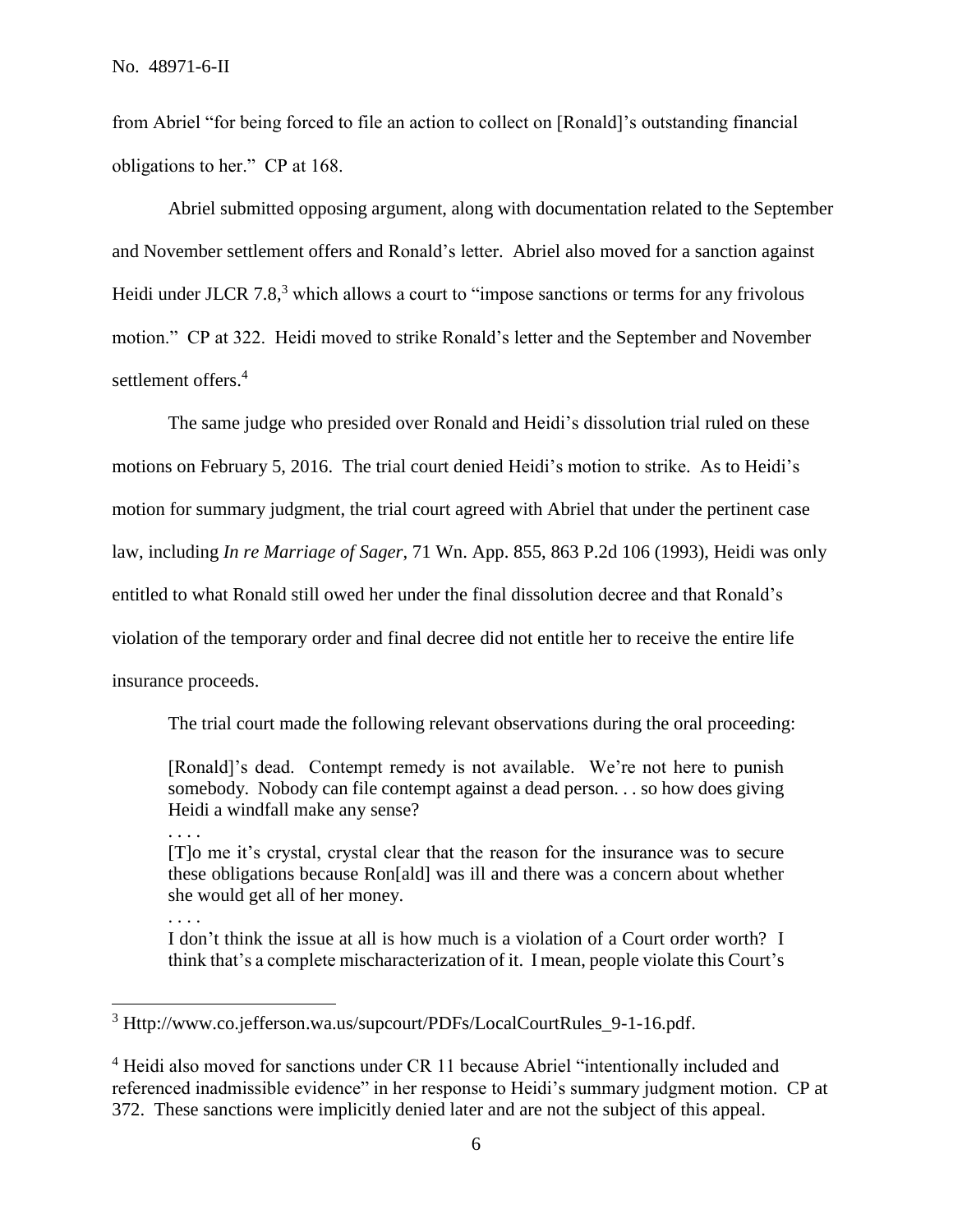orders all the time. And, but, I mean, I'm not here to try to punish somebody for that who's deceased, or his surviving daughter.  $\ldots$  [A]s I mentioned, this is an equitable considerable [sic]. An equitable proceeding, interpleader. But it's an equitable situation and the cases clearly give the Court discretion and to act in equity to do what's right and appropriate here.

I'm going to deny Heidi's motion for summary judgment. And, in fact, I'm going to grant -- well, I'm going to deny it and grant [Abriel's], . . . summary judgment, basically. I'll enter a judgment in favor of her.

And the way this will be . . . Heidi Lee gets the amount that she's owed.

Report of Proceedings (RP) at 16, 27-28, 32.

The court also granted Abriel's sanction motion under JCLR 7.8, awarding her attorney

fees from the point when she made the September settlement offer. The court stated:

COURT: And finally, on September 10, 2015, is when, is when I have the documented evidence that Ab[riel] was trying to settle this by paying, paying Heidi off. . . . So, from September 11th forward Heidi pays Ab[riel]'s attorney's fees and costs. And, . . . because to me I don't know why we're here.

To me this is obvious. It was for security purposes only. Heidi's asking for a complete unjustified windfall and it just amazes me. And, um, and in the meantime Ab[riel]'s had to spend beau coups bucks just to get what, in my opinion, she's entitled to. And . . . Heidi was missing nothing. She, the cash is available for her to get everything she was awarded in the divorce. And so, I mean, my decision is specific to these facts.

. . . .

[Heidi's Counsel]: The award of attorney's fees. What rule is that based upon?

COURT: . . . Local Rule 7. . . the frivolous rule. I mean . . . I'm not going to order them under CR 11. But I'll tell you, I gotta be honest, it's as close as it could be. Because, because of what I just said. I, I-- well, this case is . . . frivolous, in my mind, given Abi's offer to pay everything that Heidi was owed. So, from that point forward, in my mind, the litigation was frivolous.

RP at 33-34.

In its written order, the court entered the following pertinent findings reflecting its oral

ruling:

(3) The undisputed material facts and settled law require that the insurance proceeds deposited with this court under this action be distributed to the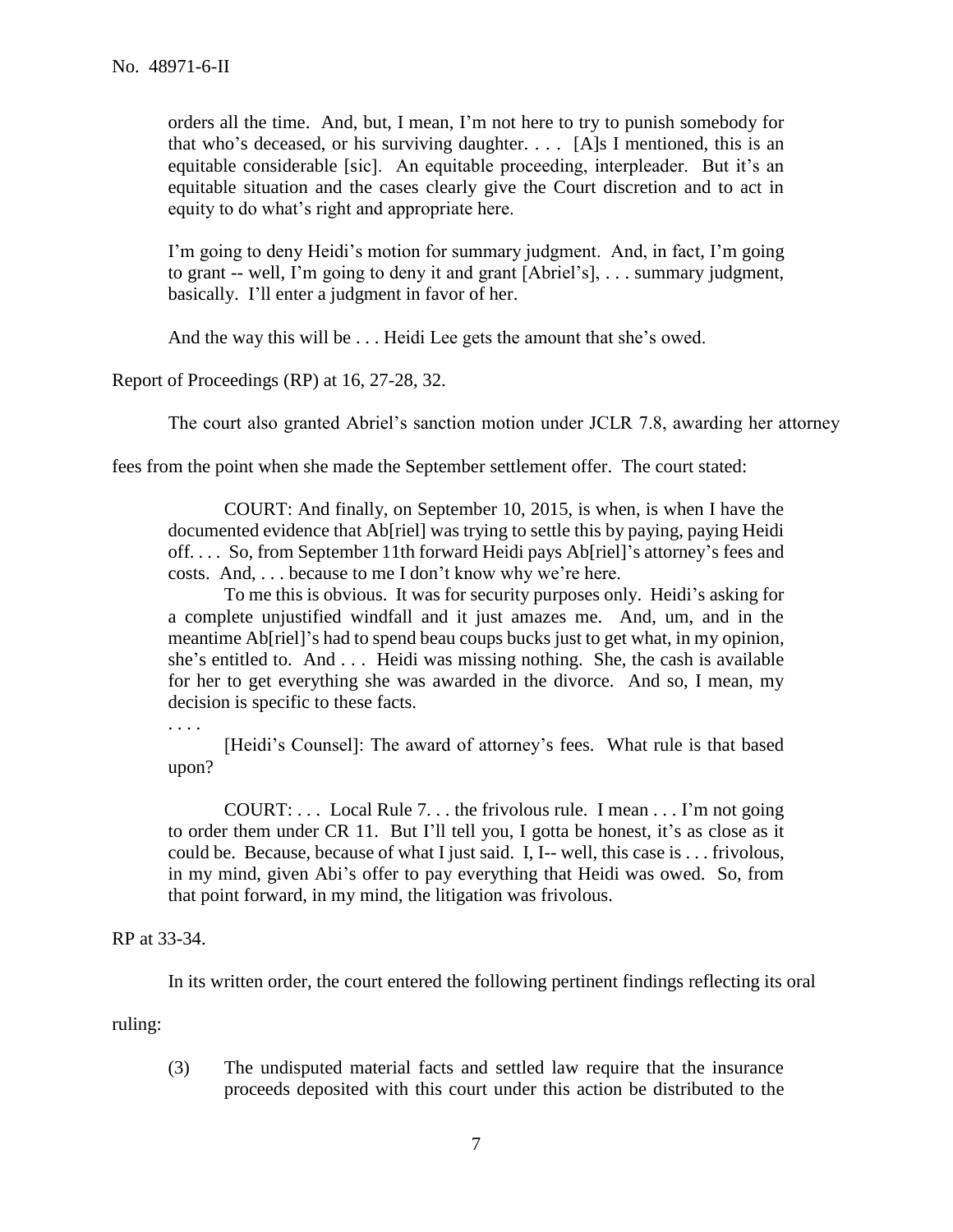. . . .

named beneficiary, Abriel C. Lee, after Heidi A. Lee receives payment for the balance Ronald E. Lee owed her under their dissolution decree when he died;

- (5) Heidi Lee's summary judgment motion and subsequent pleadings were frivolous motions in violation of [J]LCR 7.8 because the settled case law established in Marriage of Sager, 71 App .855, 863 P.2d 106 (1993), which involved the same issues argued by Heidi Lee in her motion, limited Heidi A. Lee's recovery from Ronald E. Lee's life insurance proceeds to the amount Abriel C. Lee offered to pay Heidi A. Lee on or before September 10, 2015.
- (6) Pursuant to [J]LCR 7.8 this court exercises its discretion to impose sanctions against Heidi A. Lee for her frivolous motion and require her to pay Abriel C. Lee the costs and attorney fees she incurred in this case after September 10, 2015.

CP at 477-78.

Heidi appeals.

## ANALYSIS

#### I. STANDARD OF REVIEW

An interpleader action proceeds in two stages: (1) determining the propriety of

interpleading adverse claimants to a fund held by a disinterested stakeholder and discharging the stakeholder and (2) equitably dispensing the fund among the claimants. *Wash. Irr. & Dev. Co. v. United States of Am.*, 110 Wn.2d 288, 297, 751 P.2d 1178 (1988). The issues in this appeal only involve the second stage. Because the distribution of funds in an interpleader action is a matter of equity, *id.*, we examine that issue using equitable principles.

We review de novo an order granting summary judgment. *Nichols v. Peterson NW, Inc.*, 197 Wn. App. 491, 498, 389 P.3d 617 (2016). If there are no genuine issues of material fact, the second stage of an interpleader action may be adjudicated on a summary judgment motion. *Fed. Old Line Ins. Co. v. McClintick*, 18 Wn. App. 510, 516, 569 P.2d 1206 (1977). Neither Heidi nor Abriel argues that there are any material facts disputed on appeal. Thus, with no genuine issue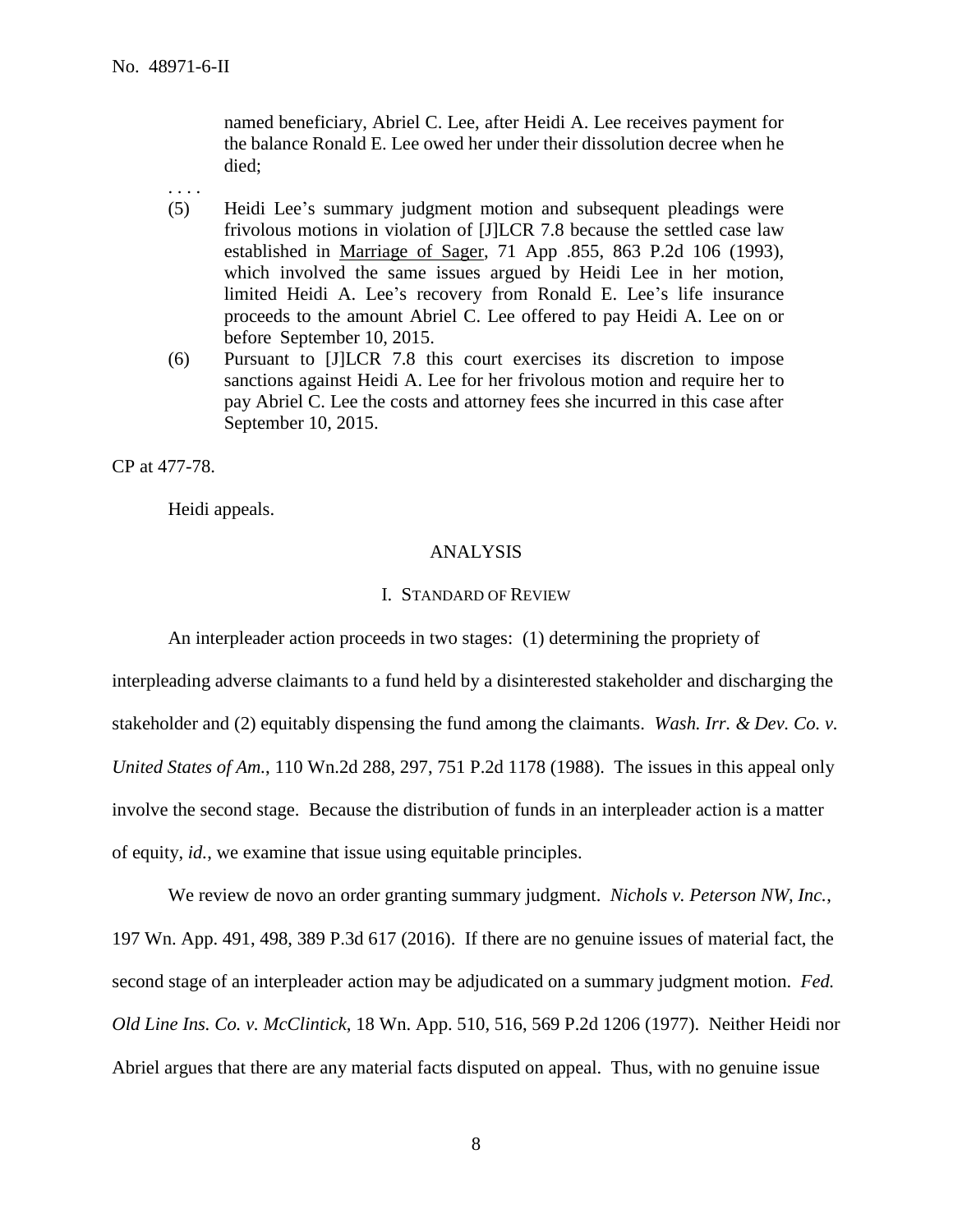as to any material fact, we review de novo whether the trial court properly granted judgment as a matter of law. *See* CR 56(c).

## II. INTERPRETATION OF DISSOLUTION DECREE AND EQUITABLE DETERMINATION

Heidi argues that the trial court erred by awarding her only what Ronald was still obligated to pay her based on the judgment under the final dissolution decree. In approaching Heidi's argument, we examine: (1) whether the trial court appropriately interpreted the final dissolution decree; and (2) whether the trial court reasonably exercised its discretion by denying Heidi's request to receive all the life insurance proceeds as an equitable remedy for Ronald's violations of the dissolution decree.

#### 1. Interpretation of Final Dissolution Decree

Heidi argues that the trial court erred when it determined that the life insurance policy only secured Ronald's maintenance obligation and judgment awarded to Heidi in the final dissolution decree. We disagree with Heidi.

The interpretation of a dissolution decree is a question of law reviewed de novo. *Stokes v. Polley*, 145 Wn.2d 341, 346, 37 P.3d 1211 (2001). Washington courts apply rules of construction applicable to statutes and contracts to determine the intent of the court in entering a dissolution decree. *Id.* A decree should be construed as a whole, giving meaning and effect to each word. *Id.* If the decree is ambiguous, we may examine extrinsic evidence in interpreting it. *See In re Marriage of Smith*, 158 Wn. App. 248, 257, 241 P.3d 449 (2010).

Washington courts have had prior opportunities to examine the relationship between a dissolution decree and the designation of a beneficiary in a life insurance policy. In *Aetna Life Insurance Co. v. Bunt*, 110 Wn.2d 368, 369-70, 754 P.2d 993 (1988), the husband and first wife's children were named "irrevocable beneficiaries" in the husband's life insurance policy as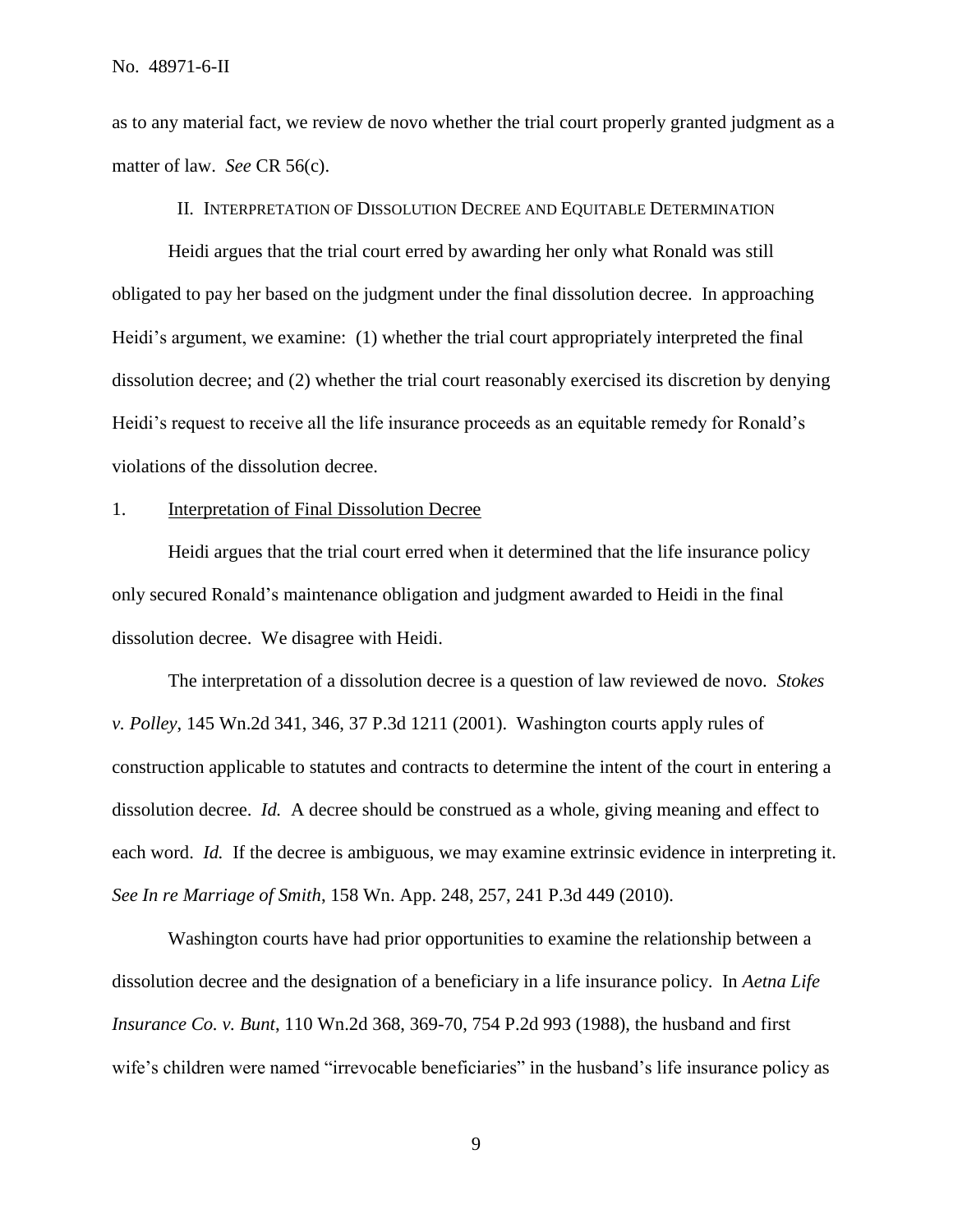part of their dissolution decree. The husband changed the beneficiary from his children to his second wife, and he subsequently died. *Id.* at 370. The court held that the decedent-husband's designation of the second wife was "contrary to law" under the language of the decree, and thus the children were entitled to the entire proceeds from the life insurance policy. *Id.* at 377, 380- 81.

Similarly, in *Standard Insurance Co. v. Schwalbe*, 110 Wn.2d 520, 522, 755 P.2d 802 (1988), the husband had a life insurance policy, naming his wife as beneficiary. The husband filed for dissolution of the marriage, and the trial court entered a preliminary injunction preventing the husband from changing the beneficiaries in his life insurance policy. *Id.* at 521- 22. The stated purpose of the preliminary injunction was to protect "the best interests of the minor child(ren)" and required the husband to pay a specific amount of temporary child support. *Id.* at 521, 525 (alteration in original). In violation of the injunction, the husband added a cobeneficiary on the policy. *Id.* at 522. The husband committed suicide before a final dissolution order could be entered. *Id.* In an equitable proceeding, the trial court awarded the wife the entire life insurance proceeds, finding that the husband's violation of the injunction voided any change in the beneficiaries. *Id.*

Our Supreme Court in *Schwalbe* upheld the trial court's ruling, holding:

[T]he trial court ordered Mr. Schwalbe to pay temporary child support and entered a preliminary injunction in the nature of a security-for-support provision which enjoined Mr. Schwalbe from changing the beneficiary named in his life insurance policy. The stated purpose of the preliminary injunction was to protect "the best interests of the minor child(ren)." To give effect to Mr. Schwalbe's change of beneficiary would nullify the purpose of the trial court's order. Under these circumstances, Mrs. Schwalbe and the children obtained an equitable interest in the policy which precluded Mr. Schwalbe from changing the beneficiary during pendency of the dissolution suit.

*Id.* at 525 (citation omitted). In a footnote, the *Schwalbe* court noted that it was not reaching "whether the intended effect of the preliminary injunction was to limit the right of Mrs.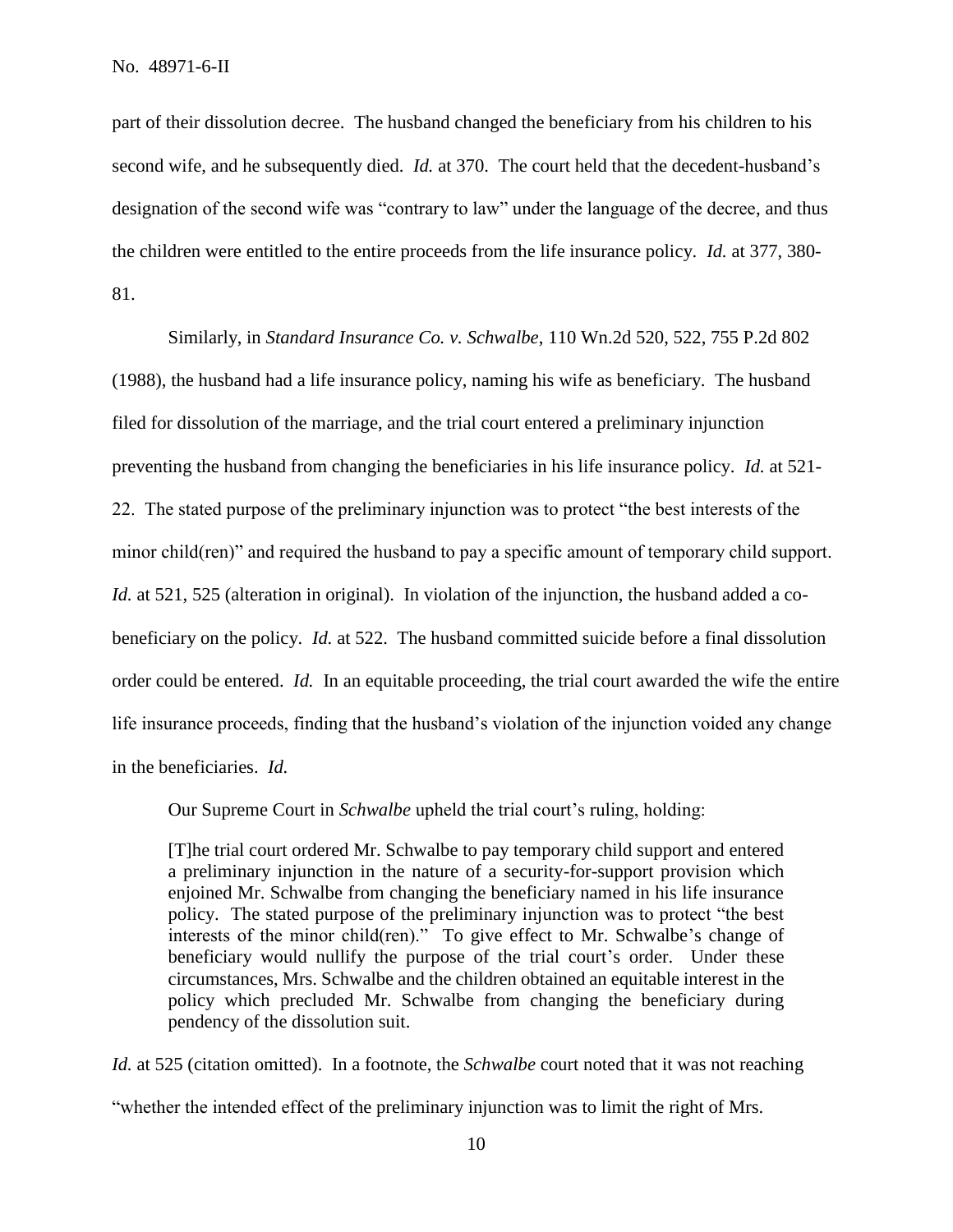Schwalbe and her children to only those policy proceeds necessary to discharge Mr. Schwalbe's future support and maintenance obligations." *Id.* at 523, n.1.

Five years later, our court decided *Sager*, 71 Wn. App. at 857-58, where the final dissolution decree for the husband and his first wife required the husband to "make the minor children . . . beneficiaries of the . . . life insurance policies which exist through his place of employment." (Internal quotation marks omitted.) The final dissolution decree also specified the precise dollar amount that the husband would have to pay each month for each child until they reached the age of 18. *Id.* The husband remarried, removed his children as beneficiaries of the life insurance policy, named his second wife the beneficiary, and subsequently died. *See id.*  at 857-58. The first wife (on behalf of her minor child) and the second wife both claimed the life insurance proceeds. *Id.* at 858.

The *Sager* court examined whether the intent underlying the divorce decree was to limit the first wife's recovery under the life insurance policy to what the husband still owed her for child support. *Id.* at 862. The court held that

the intent here is obvious from the face of the decree. . . . [T]he intent was only to provide security that would pay [the husband]'s child support obligation in the event he died. Effectuating this intent, we construe the decree as requiring [the husband] to name his minor children as beneficiaries of his insurance only to the extent necessary to secure his child support obligation.

*Id.* at 862-63. Thus, under this theory the first wife could only claim the amount from the life insurance benefit necessary to pay the husband's remaining child support obligations to her. *See id.* at 864.

As an initial matter, Heidi appears to argue that Ronald's violation of the temporary dissolution order, as a matter of law, permitted her to recover the entire proceeds of the life insurance policy. Abriel does not contest Heidi's representation that Ronald violated the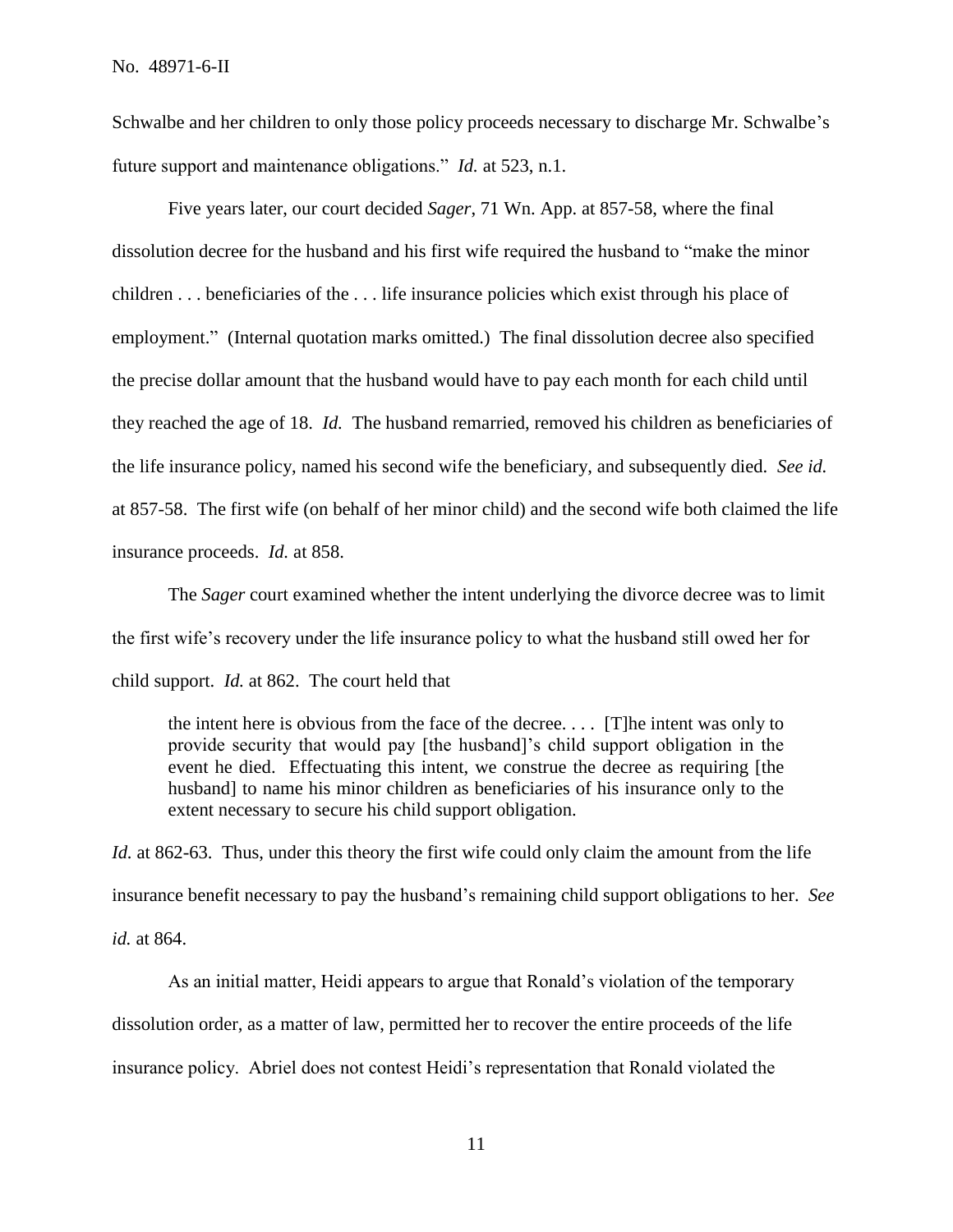temporary dissolution order by changing the beneficiary of his life insurance policy from Heidi to Abriel. Indeed, the outcome in *Schwalbe*, 110 Wn.2d at 525, suggests that Ronald's violation of the temporary order may have entitled Heidi to the entire life insurance proceeds.

However, unlike the decedent in *Schwalbe*, who died before any final dissolution order was issued, Ronald died *after* the final dissolution decree was entered. As pointed out by Abriel, Brief of Respondent at 14-15, a temporary dissolution order "[t]erminates when the final decree is entered."<sup>5</sup> RCW 26.09.060(10)(c); *see Lindsey v. Lindsey*, 54 Wn. App. 834, 835, 776 P.2d 172 (1989). Thus, by operation of law, the final divorce decree between Heidi and Ronald superseded the temporary order. The final decree therefore controls in determining whether Heidi is entitled to recover from the life insurance policy and, if so, in what amount.

Turning then to the controlling final dissolution decree, the pertinent provisions

governing Ronald's life insurance policy read:

## 3.7 MAINTENANCE

. . . .

Other: The husband shall continue to name the wife as the beneficiary on his life insurance policy to secure future payment of both his spousal maintenance obligation and the judgment entered herein.

. . . .

# 3.15 OTHER

The husband shall continue to name the wife as the beneficiary of his life insurance policy until both his spousal maintenance obligation terminates and the judgment is paid in full.

CP at 91-92.

 $\overline{a}$ 

The meaning of these provisions is unmistakable. Provision 3.7 shows that the purpose

of continuing to name Heidi as the beneficiary is "to secure" Ronald's maintenance and

judgment obligations. Consistently with that purpose, provision 3.15 mandates that Heidi remain

<sup>&</sup>lt;sup>5</sup> There are exceptions to this rule. Heidi does not argue that any apply in this case.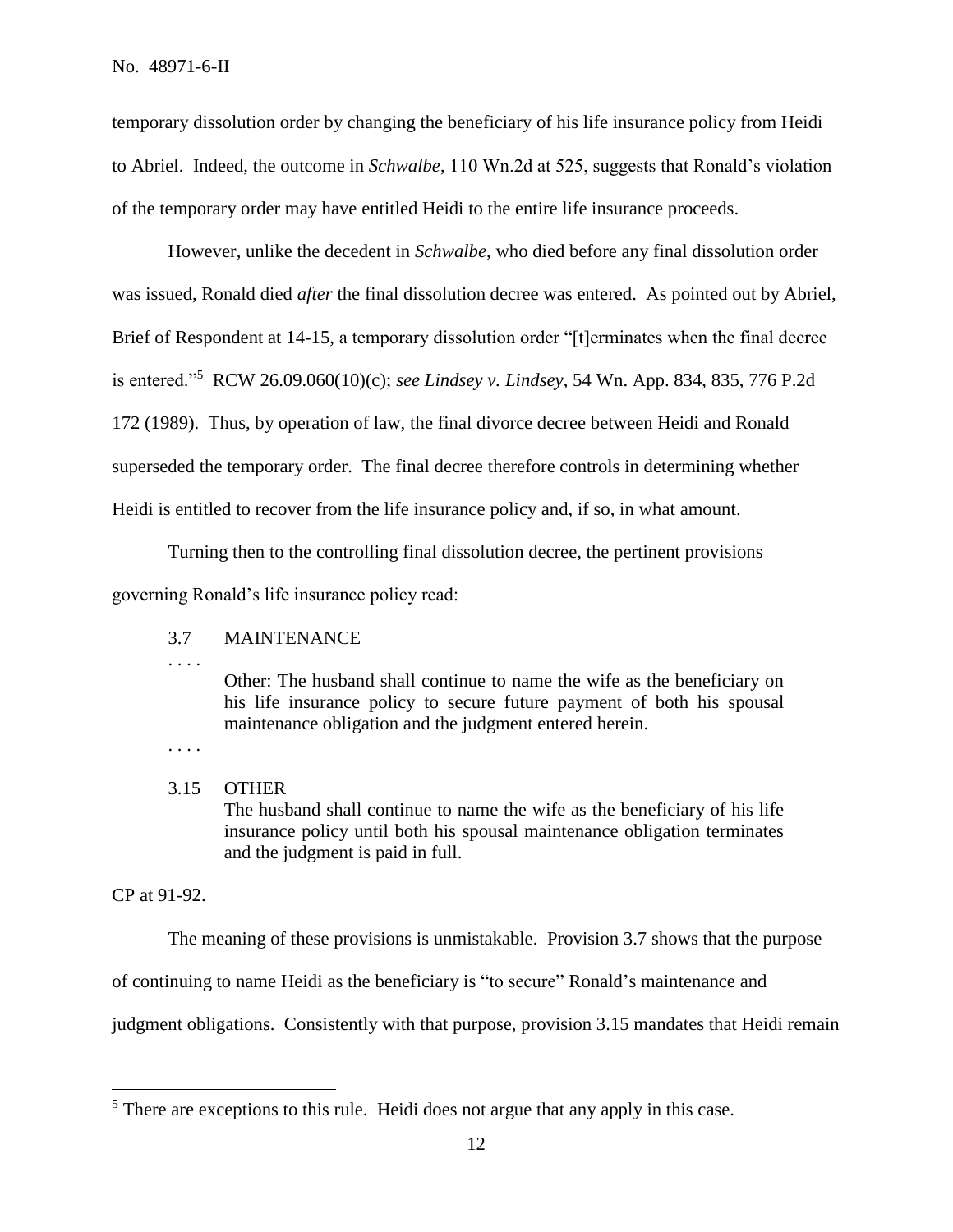the beneficiary until those obligations are fulfilled. Thus, similar to the plain meaning of the final dissolution decree deduced in *Sager*, we find that the dissolution court's intent here was for Ronald to name Heidi as beneficiary to secure payment of his maintenance and judgment obligations.

Even if we assumed that the plain meaning is not clear, the extrinsic evidence removes any doubt that this was the dissolution court's intent. The oral transcript of the final dissolution trial shows that Heidi argued extensively for Ronald to pay maintenance and a judgment to her to restore her to the position she had at the time they were first married. Heidi wanted to be named beneficiary "as long as he has a spousal maintenance obligation" or "still . . . paying on any judgment" because of Ronald's declining health. CP at 195. Nothing from her argument indicated that she was claiming the entire \$150,000 life insurance benefit as part of the financial and property division.

Similarly, the dissolution court discussed in detail the ramifications to both parties in awarding Heidi maintenance and a judgment. It ordered Heidi to be named beneficiary "until the judgment and the maintenance is paid" because of Ronald's health. CP at 222.<sup>6</sup> If the dissolution court's intent was for Heidi to receive the full benefit of Ronald's life insurance policy in the event he died, the court would have used more explicit language to effectuate this purpose. Instead, relying on Heidi's closing argument, it ordered her be named beneficiary to simply ensure that she receive her maintenance and judgment.

<sup>&</sup>lt;sup>6</sup> In her briefing, Heidi argues that we cannot rely on the trial court's oral ruling to ascertain the intent of the final dissolution decree. However, if a decree is ambiguous, a court is permitted to turn to such extrinsic evidence to ascertain the intent of the dissolution decree. *See Smith*, 158 Wn. App. at 257.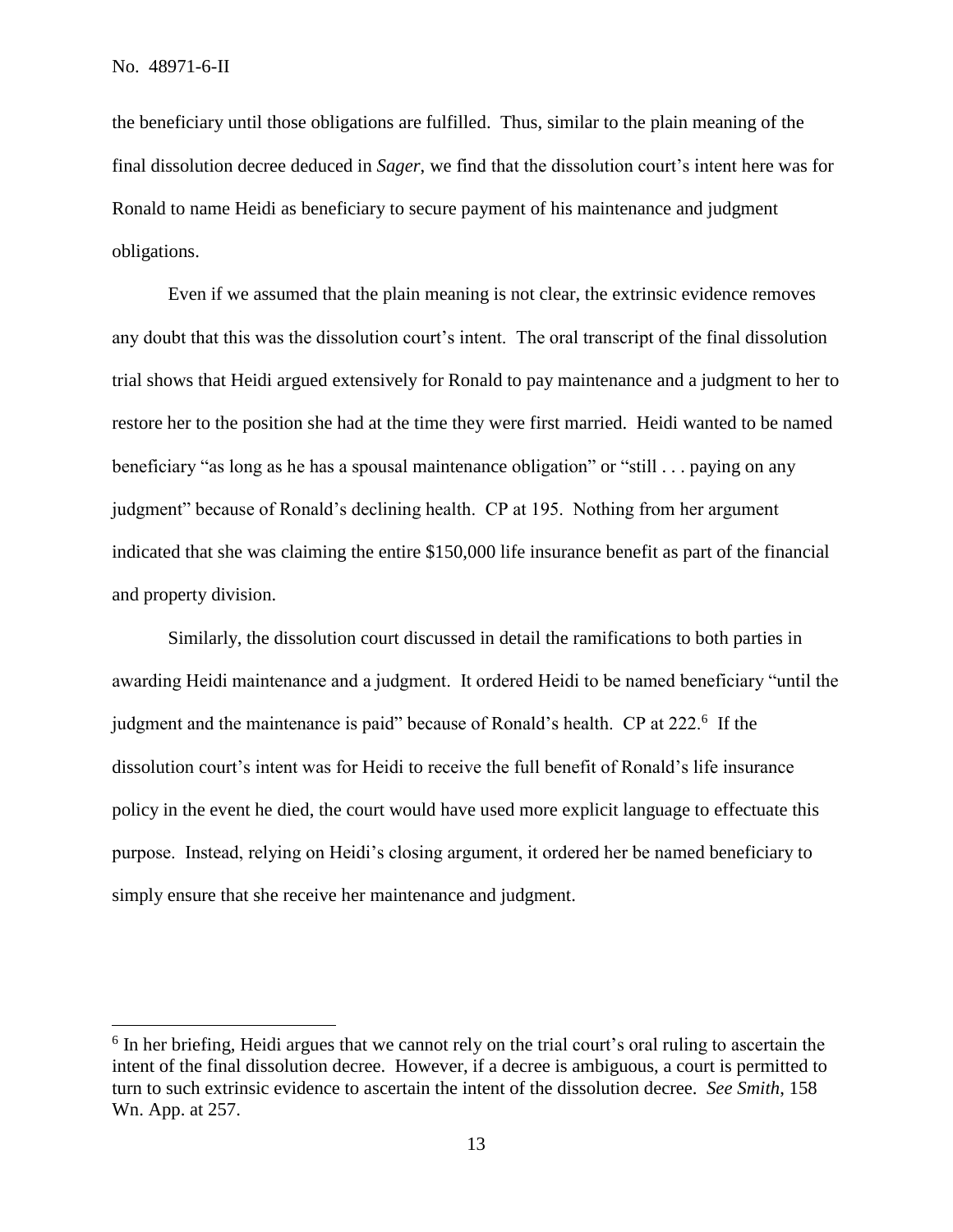In short, the temporary dissolution order was supplanted by the final dissolution decree, and the final dissolution decree controlled. The trial court did not err in determining that the final dissolution decree only named Heidi beneficiary to ensure that she received her maintenance and judgment. Thus, its distribution of the insurance proceeds—giving Heidi what Ronald still owed her when he died and giving Abriel the balance of funds—was fully consistent with the final dissolution decree.

#### 2. Reasonableness of Equitable Remedy

The next question is whether the trial court abused its discretion by not awarding Heidi, in equity, the entire benefit of the life insurance policy because of Ronald's violations of the temporary order and final dissolution decree. We find no abuse of discretion.

In matters of equity, the trial court has broad discretionary power to fashion equitable relief for parties that addresses the particular facts of each case. *See SAC Downtown Ltd. P'ship v. Kahn*, 123 Wn.2d 197, 204, 867 P.2d 605 (1994); *see also Kelsey v. Kelsey*, 179 Wn. App. 360, 369, 317 P.3d 1096 (2014). As such, we review a trial court's determination in equity for an abuse of discretion. *Cornish Coll. of the Arts v. 1000 Virginia Ltd. P'ship*, 158 Wn. App. 203, 221, 242 P.3d 1 (2010). An abuse of discretion occurs when the trial court's decision is manifestly unreasonable or is exercised on untenable grounds or for untenable reasons. *Id.*

As determined above, the dissolution court intended that Ronald name Heidi beneficiary only to secure his maintenance and judgment obligations. However, Heidi argues that because Ronald deliberately violated *both* the temporary order and final dissolution decree, she should be entitled to the entire life insurance proceeds. Further, she contends that under the unclean hands doctrine, Abriel inherited the onus of Ronald's inequitable conduct, nullifying her expectation interest in the life insurance policy.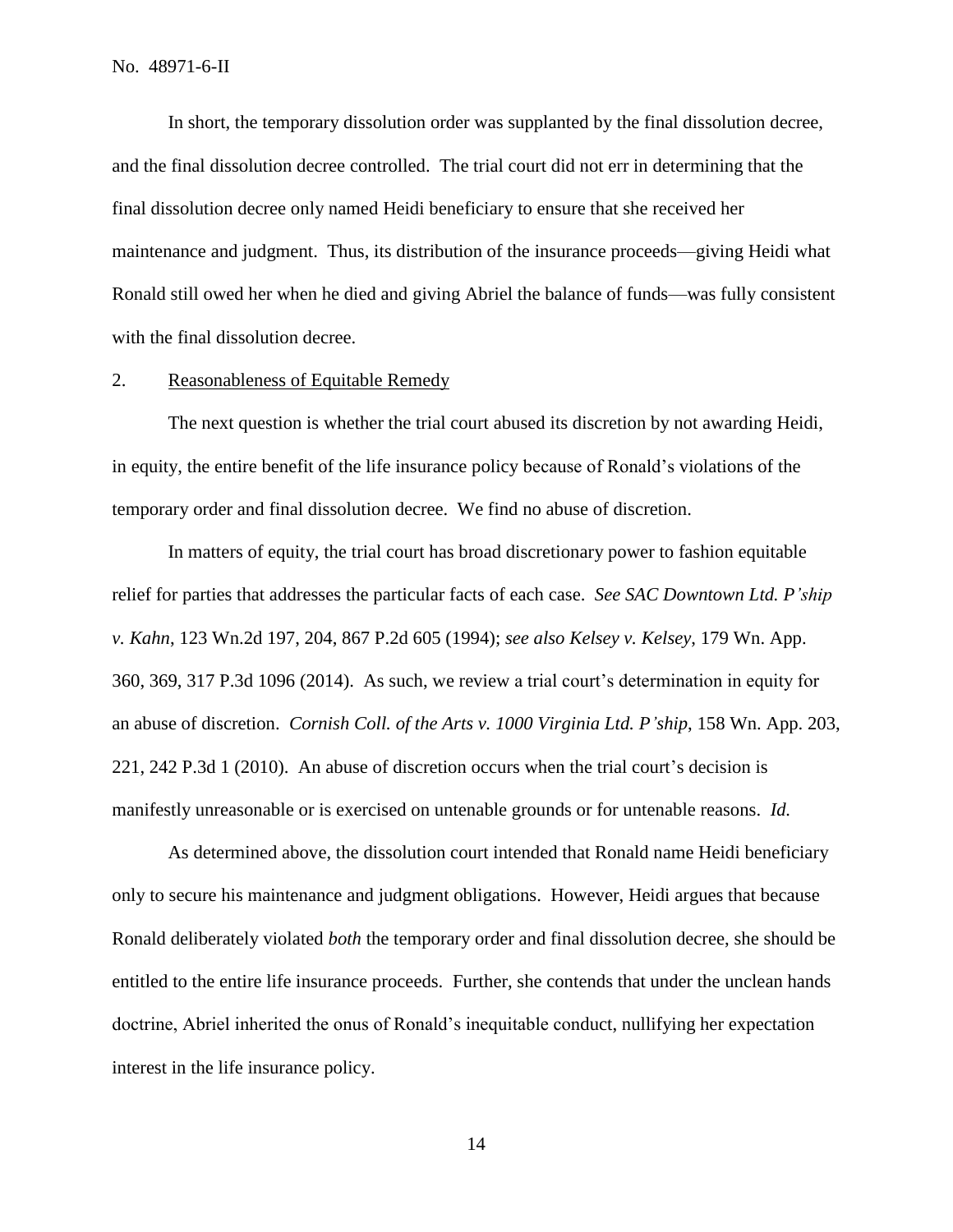As a threshold matter, Abriel argues that Heidi waived her unclean hands argument by failing to bring it to the trial court's attention. Because the trial court's decision implicitly considered many aspects of the unclean hands doctrine, we address the issue.

In general, "a party with unclean hands cannot recover in equity." *Burt v. Dep't of Corr.*, 191 Wn. App. 194, 210, 361 P.3d 283 (2015) (internal quotation marks omitted). Those who act unjustly or in bad faith are deemed to act with unclean hands. *See Miller v. Paul M. Wolff Co.*, 178 Wn. App. 957, 965, 316 P.3d 1113 (2014); *see Burt*, 191 Wn. App. at 210-11. The term "unclean hands" is "a figurative description of a class of suitors to whom a Court of Equity as a court of conscience will not even listen, because the conduct of such suitors is unconscionable, i.e. morally reprehensible as to known facts." *J. L. Cooper & Co. v. Anchor Sec. Co.*, 9 Wn.2d 45, 72, 113 P.2d 845 (1941).

Even assuming that Ronald's conduct was inequitable, his unclean hands are not somehow imputed to Abriel. By its nature, the "wrong" of inequitable conduct is that of the actor. Ronald, not Abriel, changed the beneficiary designation in violation of the temporary order and final dissolution decree. Any stain from those actions is not somehow transferred to Abriel simply by her status as a beneficiary. Thus, in its ruling the trial court correctly stated, "I'm not here to try to punish somebody for that who's deceased, or his surviving daughter." RP at 32. Heidi also takes issue with the trial court's statement that "people violate this Court's orders all the time" and argues that its decision may incentivize individuals to disregard court orders. RP at 32. In context, however, this was merely a statement to support the trial court's opinion that Abriel should not bear the adverse consequences of Ronald's acts. The statement does not call the trial court's decision into question.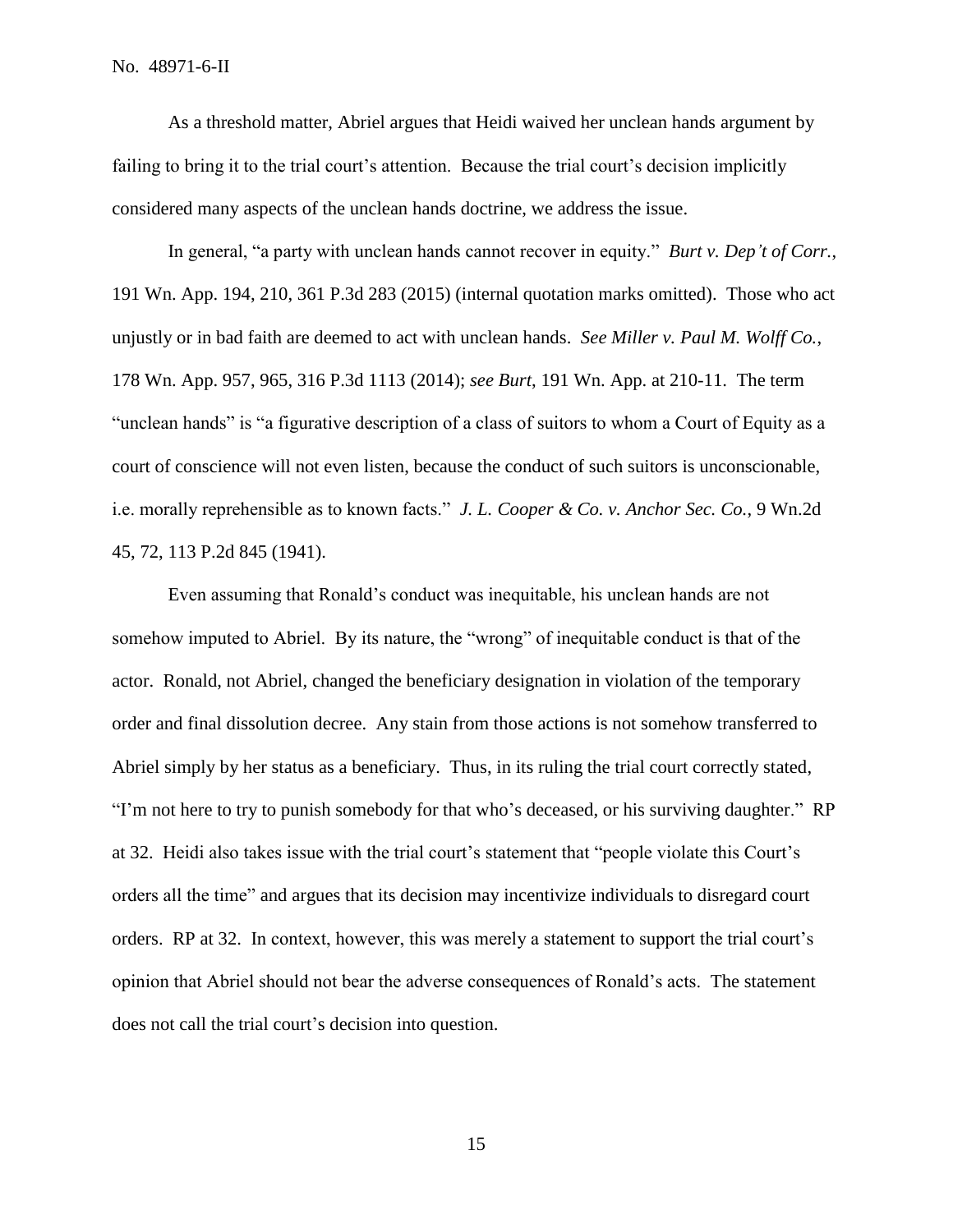Furthermore, Heidi's position was that the "worth" of Ronald's violations was the entire \$150,000 from the life insurance policy. RP at 15. The trial court disagreed, stating that the usual remedy is to hold a violator in contempt and that it made no sense to punish Abriel and give Heidi a windfall. If Ronald were still alive, the court could have held him in contempt. However, it was in the trial court's discretion to determine a fair and equitable remedy based on the specific circumstances presented to it. The trial court did not want to punish Abriel, an innocent actor, for Ronald's earlier violation of a temporary order, which inflicted no tangible harm on Heidi.

Therefore, without any other equitable basis to support awarding Heidi the entire amount of the life insurance policy, we find that the trial court did not abuse its discretion in its equitable ruling.<sup>7</sup>

#### III. THE TRIAL COURT SANCTION AWARDING ATTORNEY FEES

Heidi next argues that we should reverse the trial court's sanction awarding attorney fees to Abriel under JCLR 7.8. We agree with Heidi because her position was not frivolous.

We review a trial court's decision to impose a sanction under a court rule for an abuse of discretion. *See State ex rel. Quick-Ruben v. Verharen*, 136 Wn.2d 888, 903, 969 P.2d 64 (1998). According to JCLR 7.8, "[t]he court may impose sanctions or terms for any frivolous motion, non-appearance, or in granting a continuance of any matter." Here, the trial court imposed a sanction of attorney fees because it concluded that it was frivolous for Heidi to continue litigation after Abriel made the September settlement offer.

<sup>7</sup> Heidi also invites us to review Ronald and Heidi's property distribution under the final dissolution decree to examine whether the trial court abused its discretion in fashioning the equitable remedy.We decline to do so. In this matter, the only relevance of the final dissolution decree was to ascertain the purpose of the life insurance beneficiary provisions.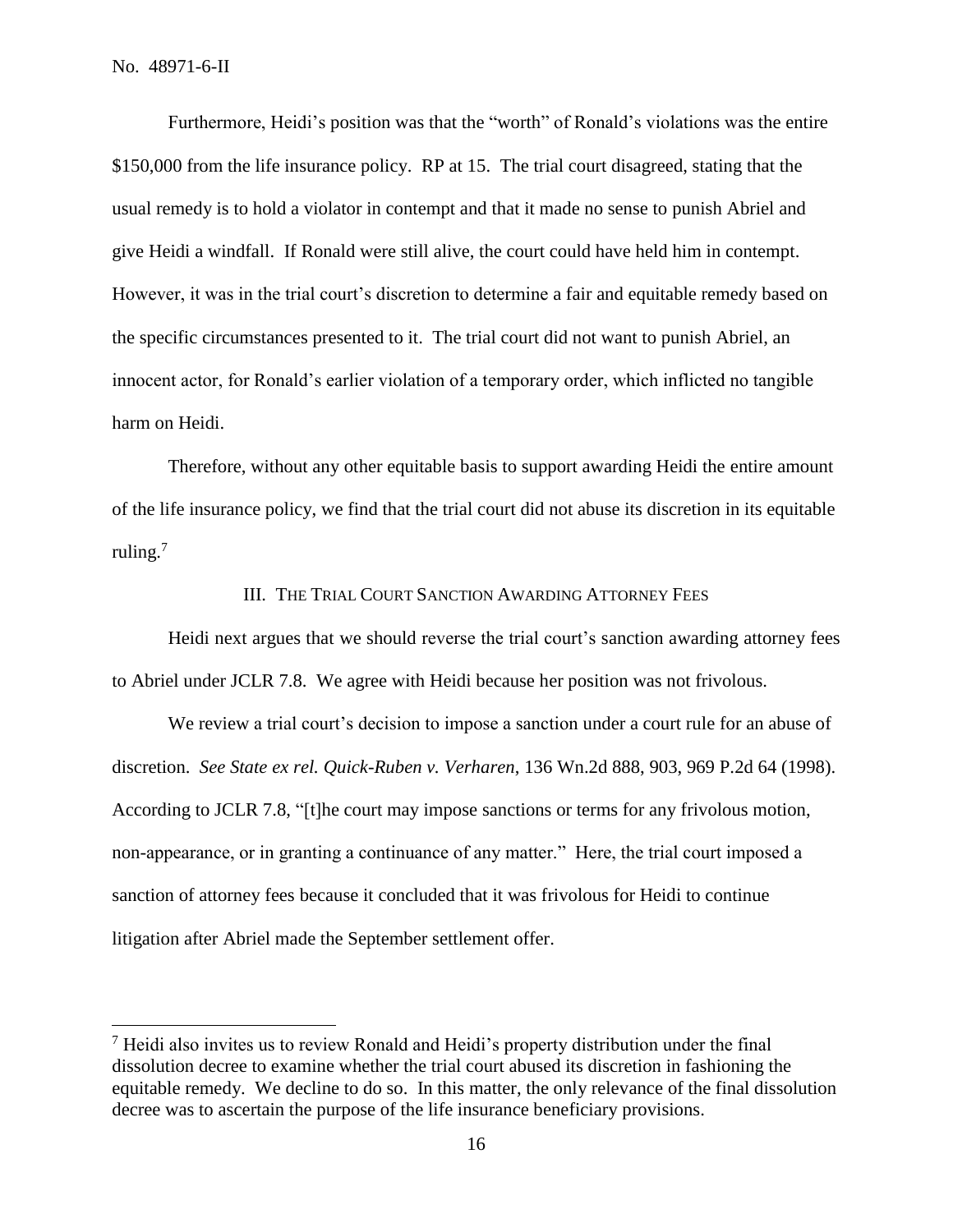Because the JCLRs do not contain a definition of "frivolous," we must first decipher its meaning. The interpretation of a court rule is a question of law reviewed de novo. *Marquez v. Cascade Residential Design, Inc.*, 142 Wn. App. 187, 191, 174 P.3d 151 (2007). We interpret court rules the same way we interpret statutes, using the tools of statutory construction. *State v. Otton*, 185 Wn.2d 673, 681, 374 P.3d 1108 (2016). Thus, we begin with examining the plain language of the rule. *Id.*

If a word is undefined in statute, we may use a standard dictionary definition to find the term's plain and ordinary meaning. *Audit & Adjustment Co. v. Earl*, 165 Wn. App. 497, 503, 267 P.3d 441 (2011). *Webster's Third New International Dictionary* (2002) at 913 defines "frivolous" as "of little weight or importance: having no basis in law or fact." *Black's Law Dictionary (Ninth Edition)* at 739 defines "frivolous" as "[l]acking a legal basis or legal merit; not serious; not reasonably purposeful." Under RCW 4.84.185, which is a statutory mechanism to award a party attorney fees for frivolous litigation, a frivolous action is defined as "one that cannot be supported by any rational argument [i]n the law or facts." *Clarke*, 56 Wn. App. at 131-32; *see also Dave Johnson Ins., Inc. v. Wright*, 167 Wn. App. 758, 785, 275 P.3d 339 (2012). Accordingly, we adopt these definitions for the meaning of "frivolous" in JCLR 7.8.

The trial court's specific reason for finding Heidi's continued litigation frivolous was that "the settled case law," particularly *Sager*, 71 Wn. App. 855, was clear that Heidi's recovery was limited only to what she was still owed under the final dissolution decree and Abriel's September settlement offer covered that amount. CP at 477-48. The husband-decedent in *Sager*, though, violated only a *final* dissolution decree, not a temporary order as well. Ronald violated both types. Even though we ultimately disagree with Heidi's position, there is room for rational argument that *Sager* did not preclude her position. Heidi's argument was not frivolous, and the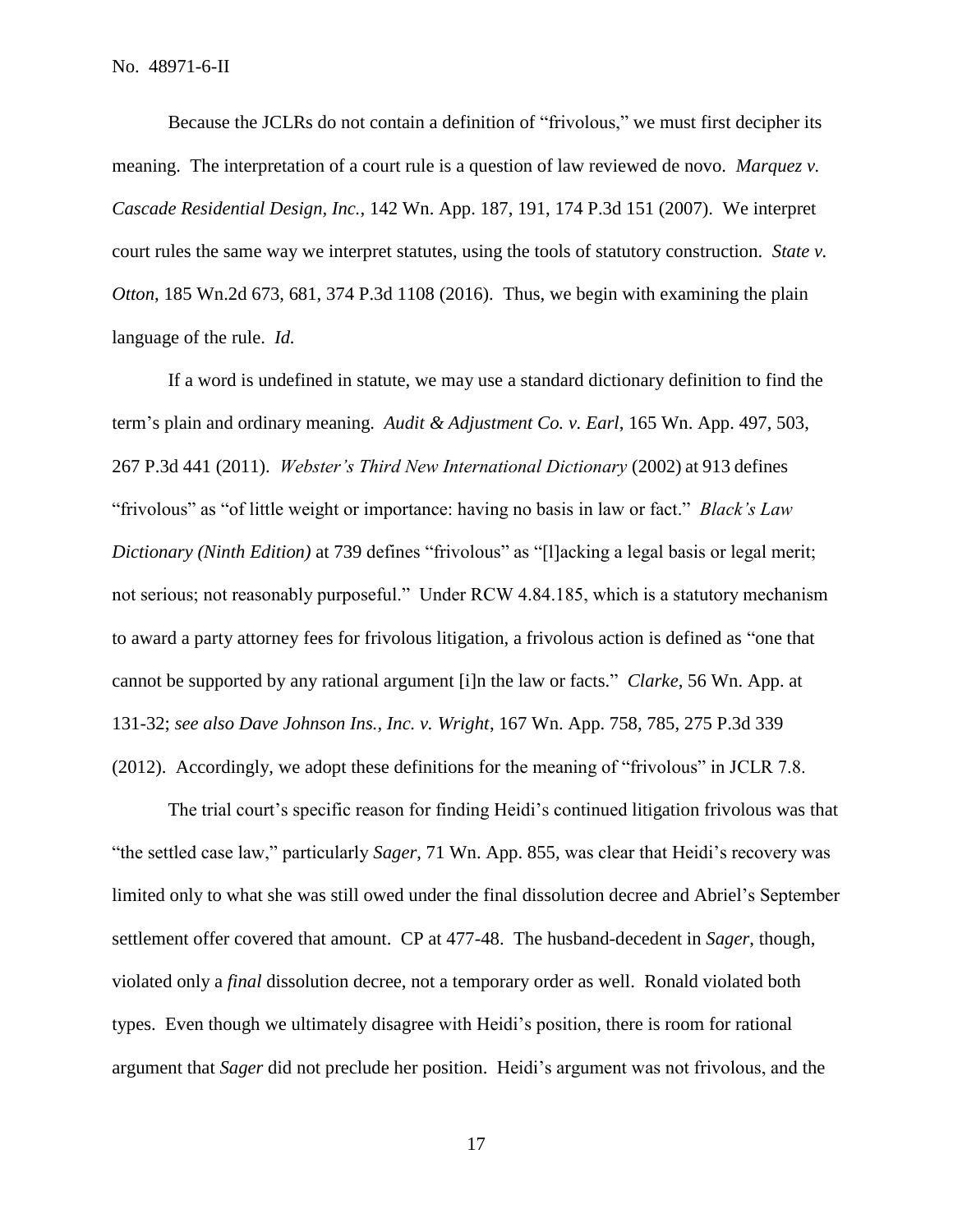trial court thus abused its discretion in sanctioning Heidi and awarding attorney fees to Abriel on that basis.

### IV. MOTION TO STRIKE

Heidi next argues that the trial court abused its discretion in failing to strike Ronald's letter and the September and November settlement offers. However, we need not consider the arguments on the merits given our holdings and reasoning in this opinion.

Abriel offered Ronald's letter and the two settlement offers only to rebut Heidi's argument that she was entitled to attorney fees for being forced to pursue litigation against Abriel. Heidi does not argue on appeal that the trial court erred in not awarding her attorney fees and costs. Thus, the main purpose for which Abriel offered the evidence is not an issue before this court.

Further, although the trial court relied on Ronald's letter and the settlement offers to determine that Heidi had pursued frivolous litigation, we determined above that the trial court abused its discretion by awarding attorney fees to Abriel on that basis. Given our holding, Heidi is not prejudiced by these documents.<sup>8</sup> For these reasons, we do not further address the propriety of admitting Ronald's letter and the settlement offers.

#### V. ATTORNEY FEES ON APPEAL

Finally, Abriel asks for attorney fees on appeal under JCLR 7.8 and RAP 18.1. Under RAP 18.1(a), we may award attorney fees on appeal if applicable law authorizes them. More specifically, if applicable law permits recovery of attorney fees at trial, the prevailing party may

<sup>&</sup>lt;sup>8</sup> We also note that the trial court in part relied on Ronald's letter to determine that his violations of the orders were not purposeful. However, we assumed above that Ronald had intentionally violated the orders and had unclean hands in analyzing the reasonableness of the trial court's equitable determination.